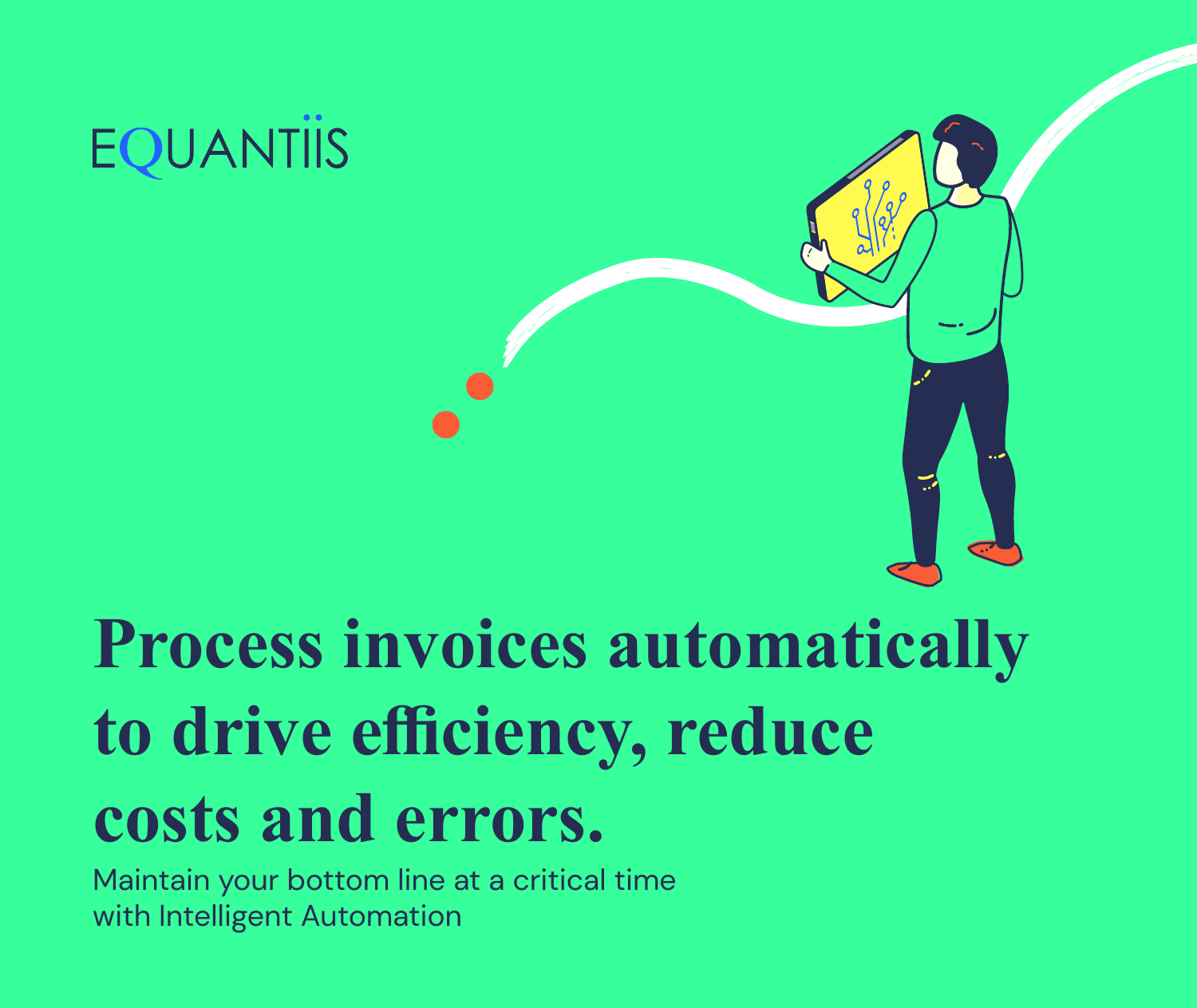# **Introduction**

Every year, about 550 billion invoices are generated and exchanged between supplier and buyer organisations. Traditionally, processing these invoices has been a manual, labor-intensive task. But thanks to intelligent automation, that situation is changing.

Organisations can now take processes such as accounts payable (AP) and turn them into efficient business functions by automating them end to end. For example, data from invoices can now be accurately processed automatically, freeing up knowledge workers from manually keying in the data as well as other related routine tasks to focus on higher-value projects.

### **Looking at the Benefits of AP Automation**

Organisations labeled "best-in-class" by Ardent Partners have employed AP automation and are seeing benefits in a variety of areas. They're streamlining their AP, processing invoices three-times faster with costs that are sixtimes lower compared to organisations using traditional solutions.



Source: 2019 State Of Epayables Report—Ardent Partners https://www.gobyinc.com/2019-state-of-epayables-report/

This whitepaper outlines AP challenges, in particular invoice processing, and showcases how intelligent automation in the form of Robotic Process Automation (RPA) with artificial intelligence (AI) can not only fix those pain points but help you reach a bestin-class status.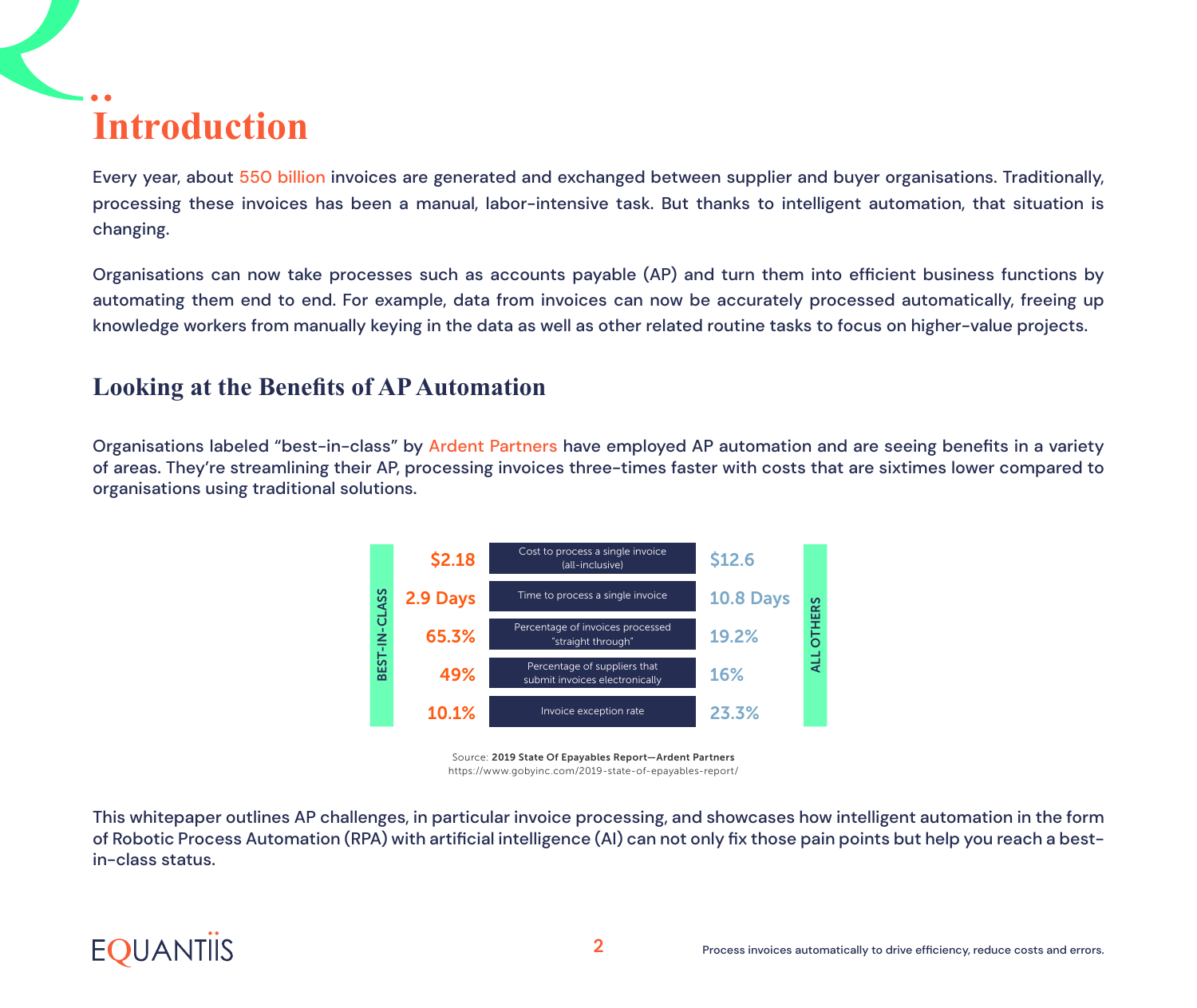## **Accounts Payable Pain Points**

Independent of industry or country, finance professionals tend to have similar challenges. Yet, finance departments in the best-in-class organisations have discovered that utilizing intelligent automation as part of their digital transformation strategy tends to solve many of their problems.

| <b>STAKEHOLDER</b>                                            | <b>PAIN POINTS</b>                                                                                                                                              | <b>INTELLIGENT AUTOMATION BENEFITS</b>                                                                                                                                                                                                                                                                                                                                            |
|---------------------------------------------------------------|-----------------------------------------------------------------------------------------------------------------------------------------------------------------|-----------------------------------------------------------------------------------------------------------------------------------------------------------------------------------------------------------------------------------------------------------------------------------------------------------------------------------------------------------------------------------|
| CFO, VP of Finance                                            | Costly, inefficient, and error-prone<br>manual processes<br>Lack of visibility into processes<br>$\bullet$<br>Lack of accurate analytics/reporting<br>$\bullet$ | A single solution for the various<br>$\bullet$<br>document-related processes creates<br>operational efficiencies and reduces<br>costs<br>A standardized, transparent workflow<br>supports automatic triggering of<br>approval workflows<br>Timely, high-quality, accurate quarterly/<br>$\bullet$<br>annual reports are generated with<br>built-in analytics tools and dashboards |
| Head of Accounts Payable,<br><b>Accounts Payable Director</b> | Late payments due to manual<br>processing of invoices<br>Poor supplier engagement as<br>a result of inefficiencies                                              | Avoid or delays in payment or<br>$\bullet$<br>overpayment<br>Keep the approval process under<br>$\bullet$<br>control for on-time payments<br>Get full visibility into outstanding<br>$\bullet$<br>payments for forecasting                                                                                                                                                        |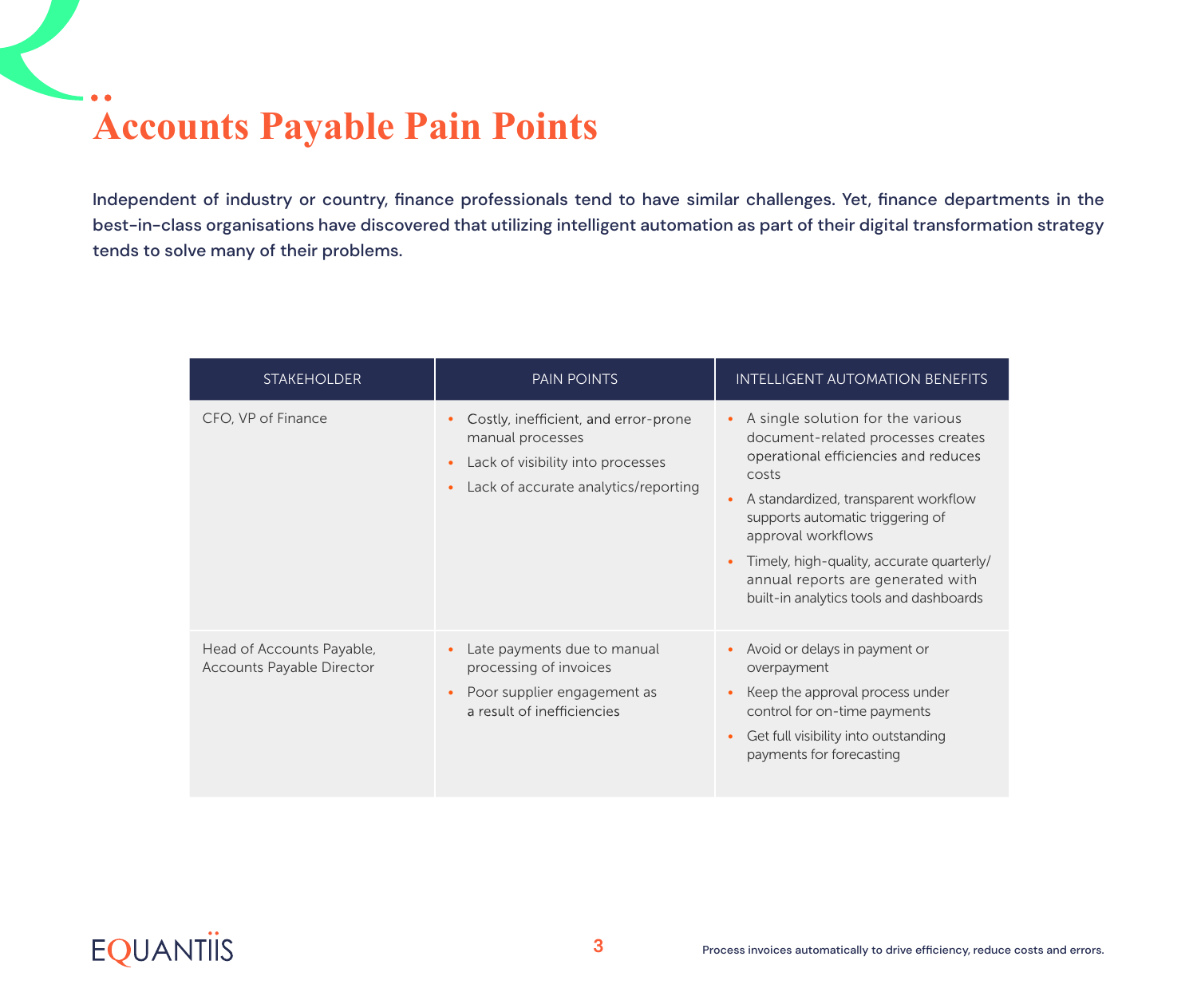# **A Typical Process Flow Today**



Documents are usually received via email or by mail. When invoices arrive, they're identified and classified based on the different vendor types. Relevant data, including invoice number, supplier information, and amount, is retrieved and entered into a system of record, such as an ERP system. The data is then reconciled with a purchase order and routed for approval if it passes validation.

Most organisations wouldn't consider this process suitable for automation because the invoices are not standardized. The invoices arrive in different formats and require human intervention to locate and extract critical data. And while copying and pasting information doesn't seem like a lot of effort, manually extracting information from hundreds or thousands of invoices is not only inefficient but also opens up the opportunity for costly errors.

How are the leading finance departments solving this challenge? They automate end to end using intelligent automation.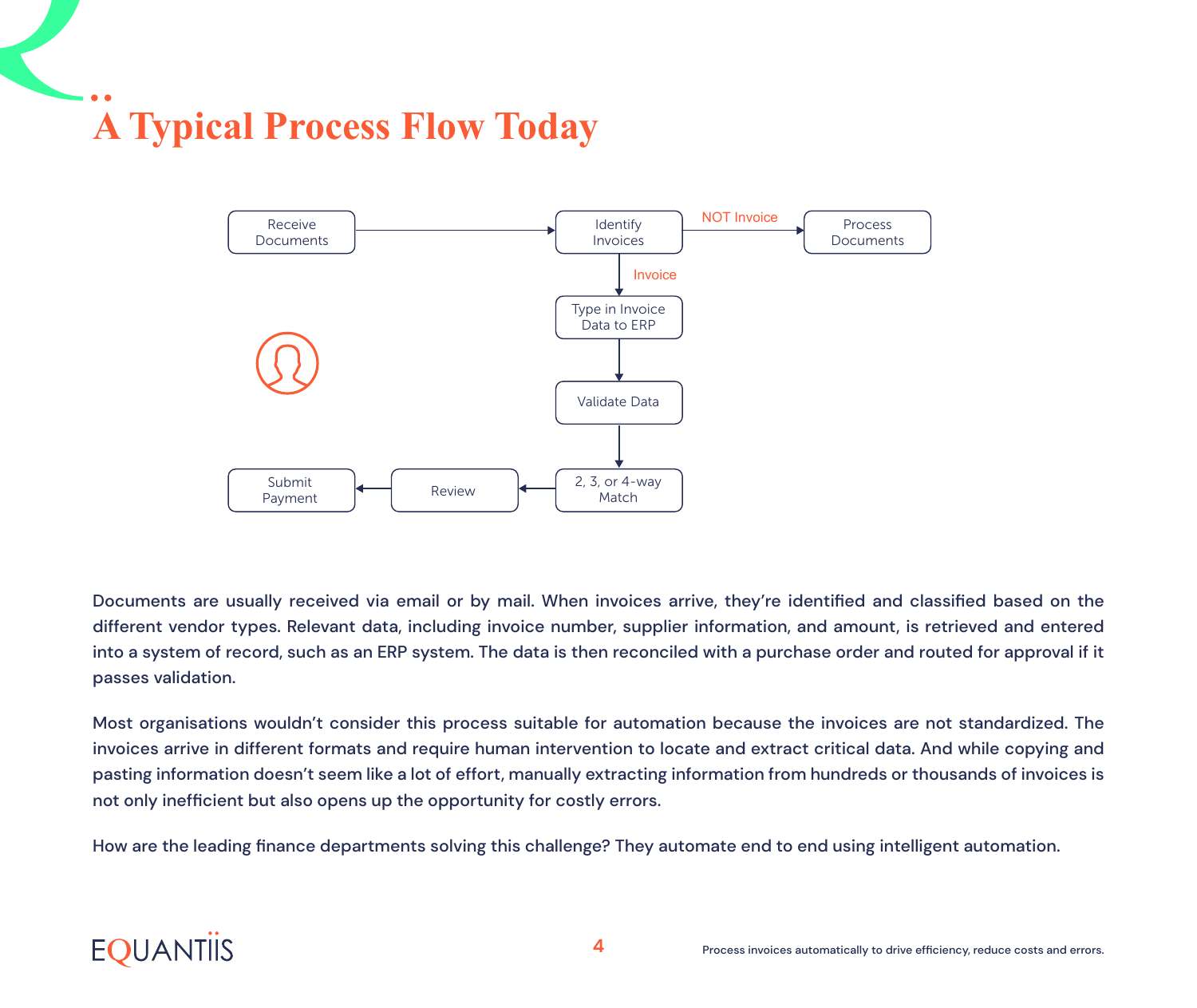# **RPA + AI for the win**

Robotic Process Automation (RPA) has been around for years. Many companies across the globe are utilizing software bots to automate many of their well-established, repetitive business processes. But when RPA is combined with AI, new automation opportunities emerge.

These intelligent bots can work 24/7 and automate the invoice process steps end to end with data extraction, information entry into systems of record, data reconciliation, automated approval routing, and payments.



#### Here are some invoice processing tasks primed for automation:

- Vendor set up
- Data extraction from different invoice vendors
- Verification and approval actions, escalations, and monitoring
- Account downloads from ledger to AP system for reconciliations
- Invoice matching and exceptions
- Check preparation, handling activities
- Discrepancy resolution
- Supplier payment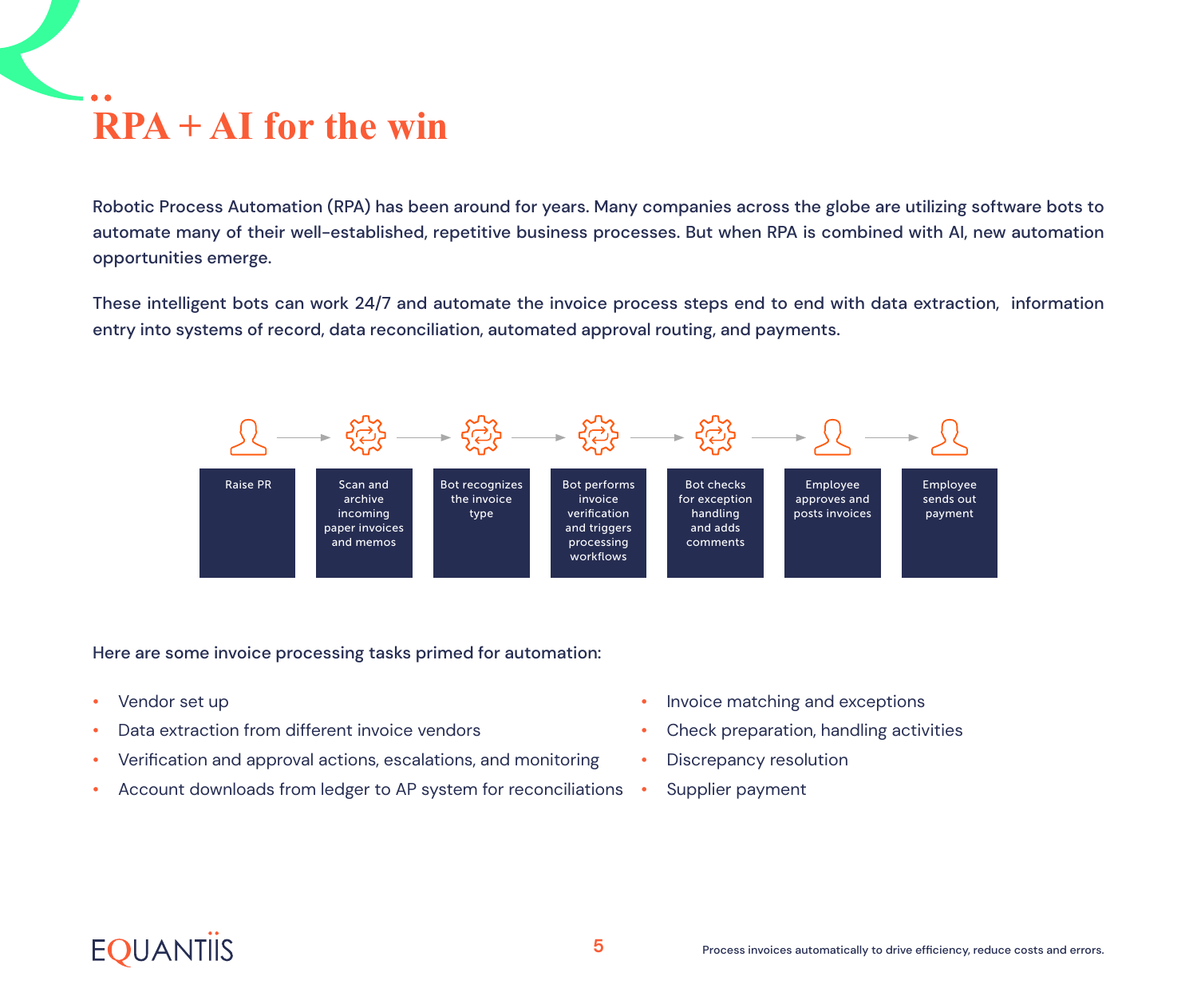## **Intelligent Automation fast tracks your digital transformation**

More recently, Robotic Process Automation (RPA) has played a prominent role in automating document-centric business processes. The application of RPA technologies such as machine learning, computer vision, deep learning, and others is adding human-like intelligence to the bot-driven automation process.

RPA helps read and process a variety of complex documents, including invoices. Native Intelligent Automation models detect objects on the image, including tables, headers, key-value pairs, logos, and stamps, to identify sections of the invoice. Predictive capabilities of object detection and recognition further aid in data extraction, making it accurate and resilient to format changes.

Data is then extracted using an optical character recognition (OCR) technology and sent to a proprietary natural language processing model to recognize relevant information from the text, including the invoice number and payment terms.

The use of RPA to extract data from invoices allows greater accuracies, allowing this process to be automated end to end. By making these capabilities "native" to RPA, accounting professionals do not have to be technical experts or data scientists to benefit from the power of Intelligent Automation.



## **EOUANTIIS**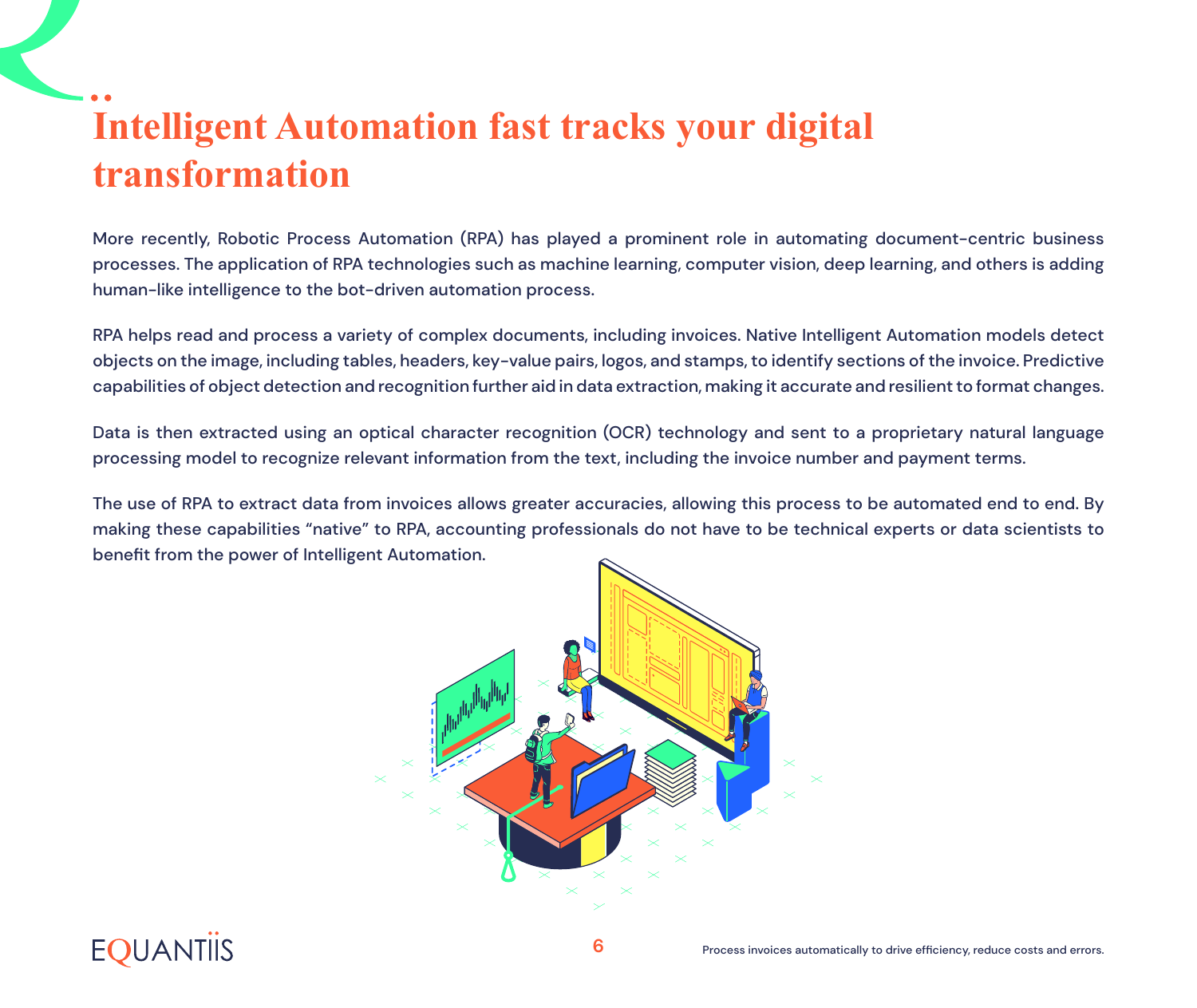# **Introducing**

Niico is an artificial intelligence and machine learning technology. It is a software "bot" programmed to interact with your core applications as if they were human, trained as part of your workforce to perform routine, repetitive work.

Niico is simple to develop and deploy not requiring complicated IT integration

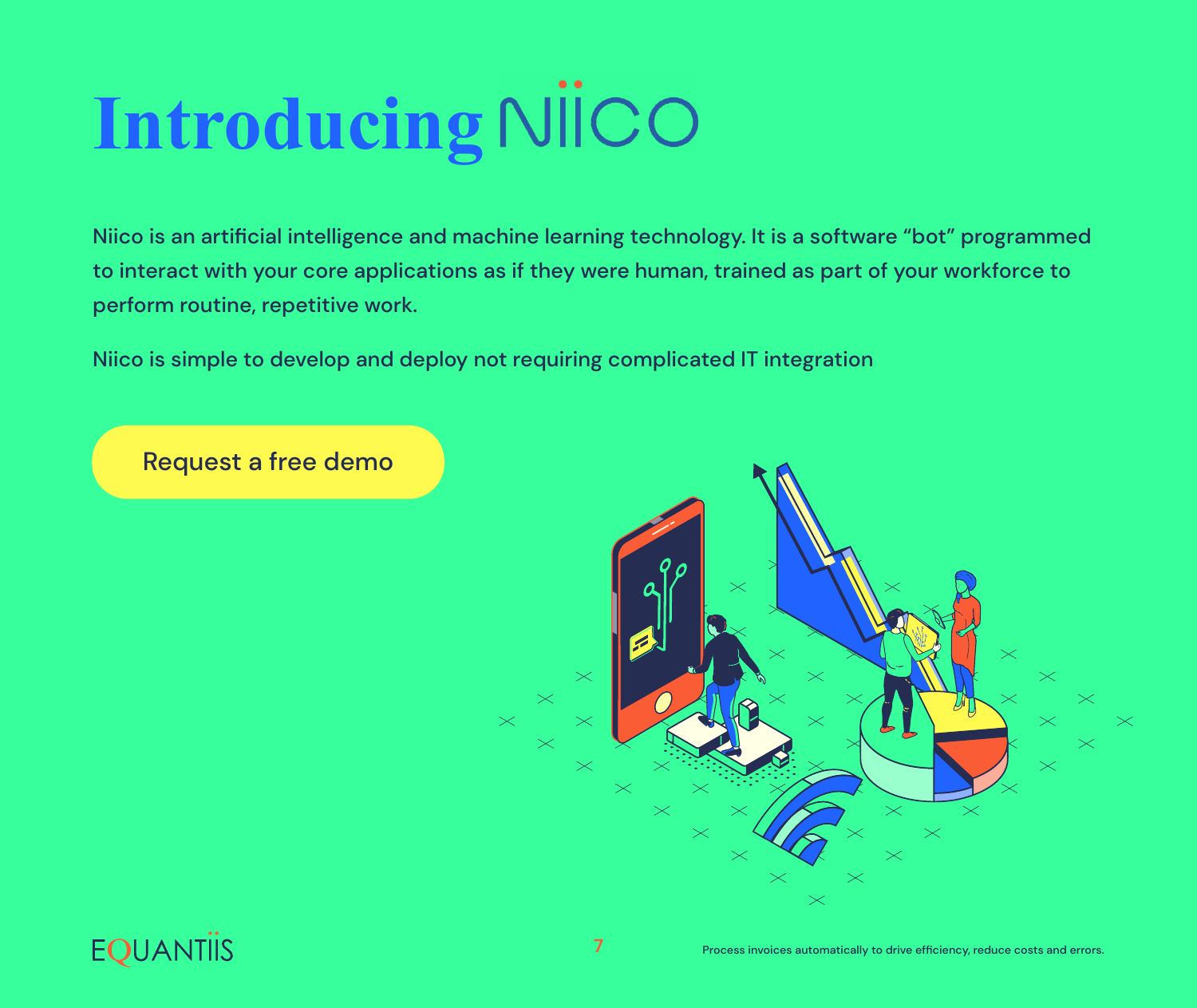

# **Intelligent Automation in action**



Click to play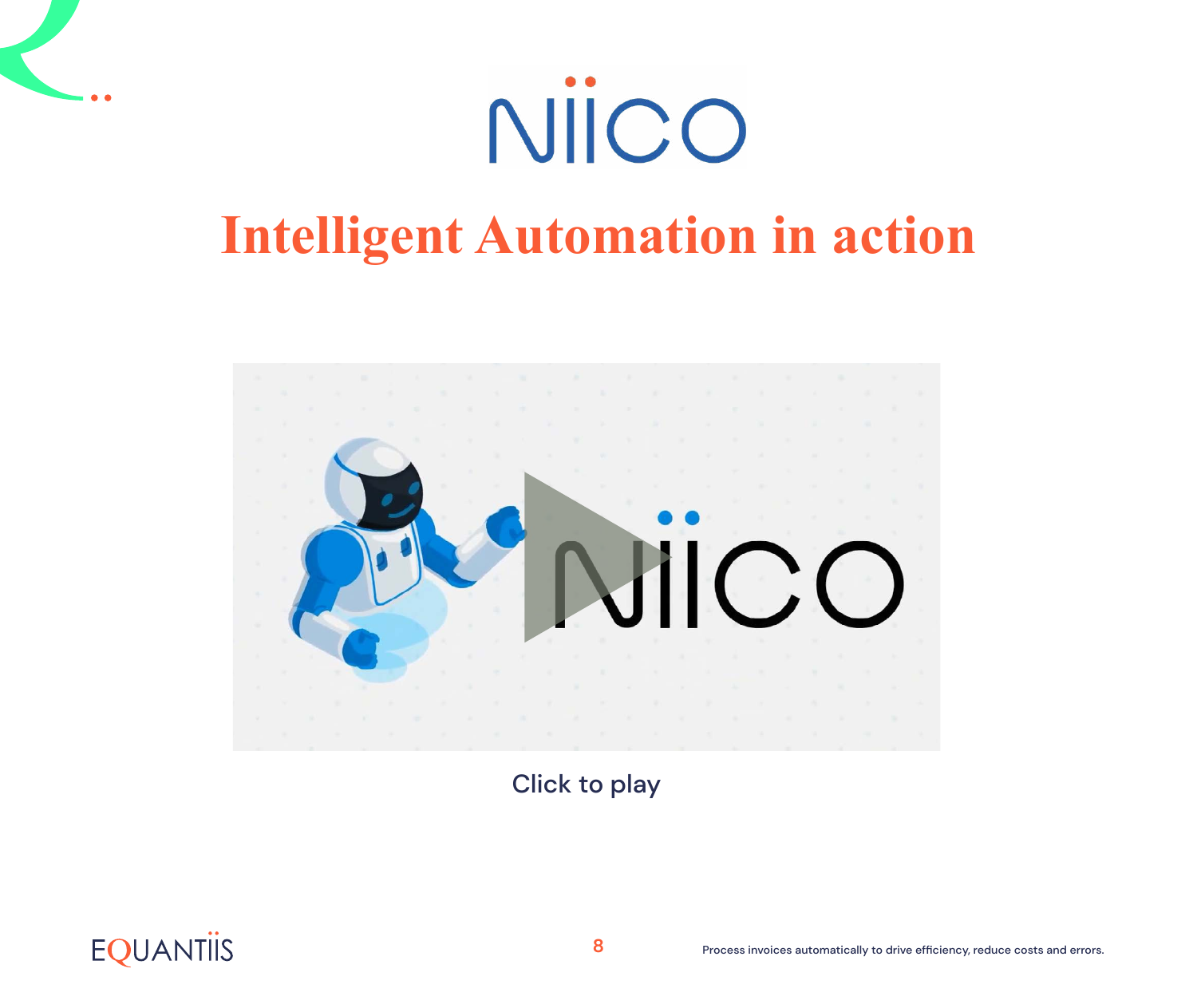# **Niico Application Examples**

### **Accounts Payable Automation**

The finance operation within a business, especially that of an Accounts Payable (AP) team carries a high level of responsibility to ensure invoices are correct, approved and paid on time. Yet the tasks carried out by the AP Clerks are time-consuming, repetitive and sometimes error-prone.

With Niico, these tasks can be streamlined through AI and RPA, delivering a simpler, more efficient invoice management system, improving processing time, compliance, supplier relationships and opportunities for early payment discounts.

### **Sales Order Processing**

Customer sales orders are critical to both the sustainability and growth of any business. However, manual Sales Order Processing can be time-consuming, error-prone and lead to fulfilment delays, potentially hindering delivery lead times, ultimately leading to poor customer satisfaction.

Within sales order processing a high level of automation can be achieved through the use of Niico, delivering a smarter, more efficient process, improving time and reducing cost.

#### **Customer Service Automation**

Customer service departments are at the forefront of managing a company's reputation; yet the customer service staff tasked with this responsibility are working in a complex, time sensitive environment with multiple systems, high volumes and little room for error.

Using Niico, these tasks can be streamlined through automation, delivering a smarter, more efficient process, reducing manual effort, speeding up resolution times and enhancing customer service.

### **Human Resource Automation**

Human resource departments can use Niico to reduce time-consuming, manual HR processes such as onboarding, payroll processing, compensation charges and exit management.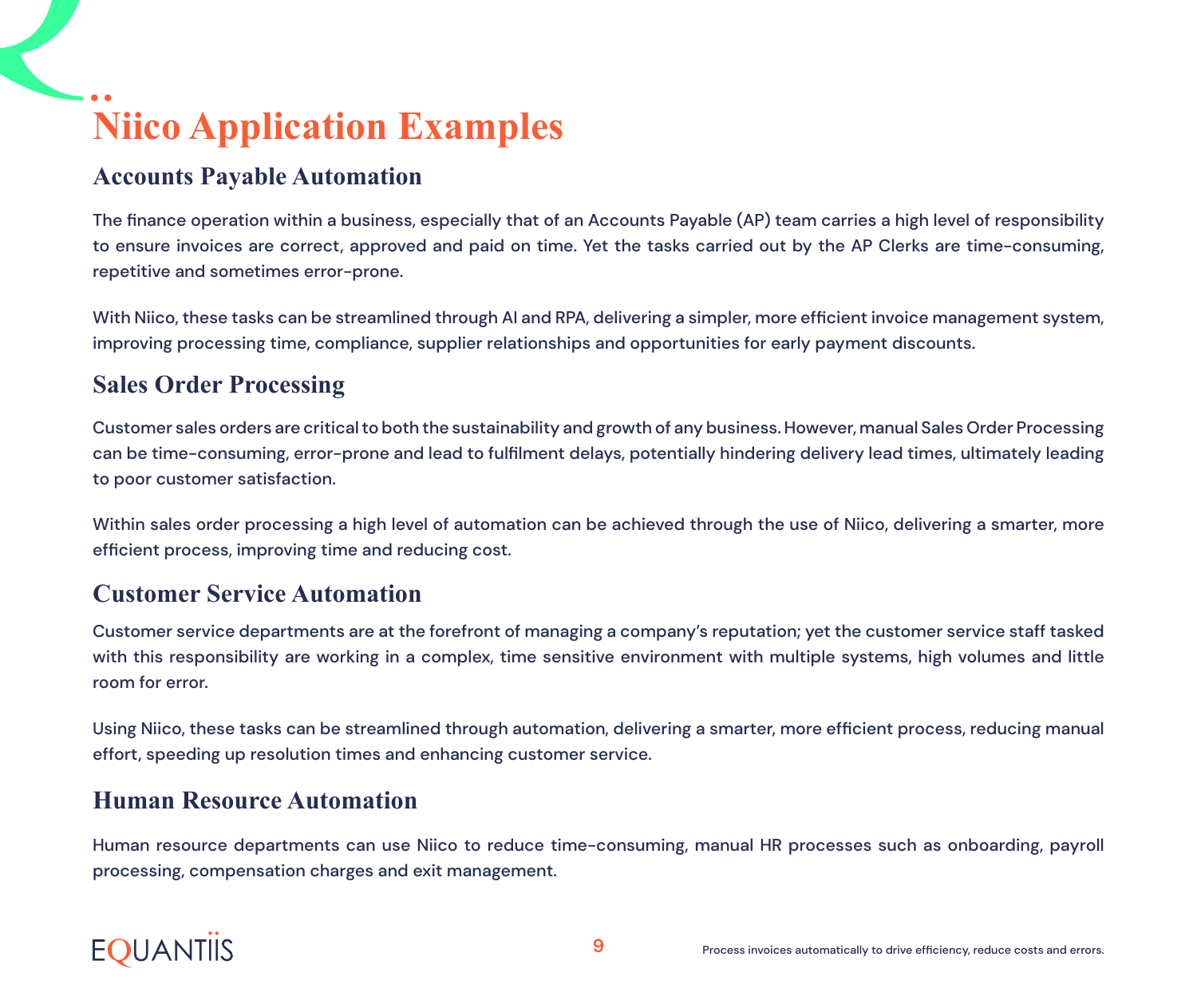## **Let us Introduce you to Niico**

Just like a human, Niico can:

- Log into systems
- Open emails and attachments
- Monitor folders for new files
- Perform queries
- Extract and process data
- Edit and move files
- Copy and paste text
- Fill in forms
- Follow if/then rules
- Maintain records

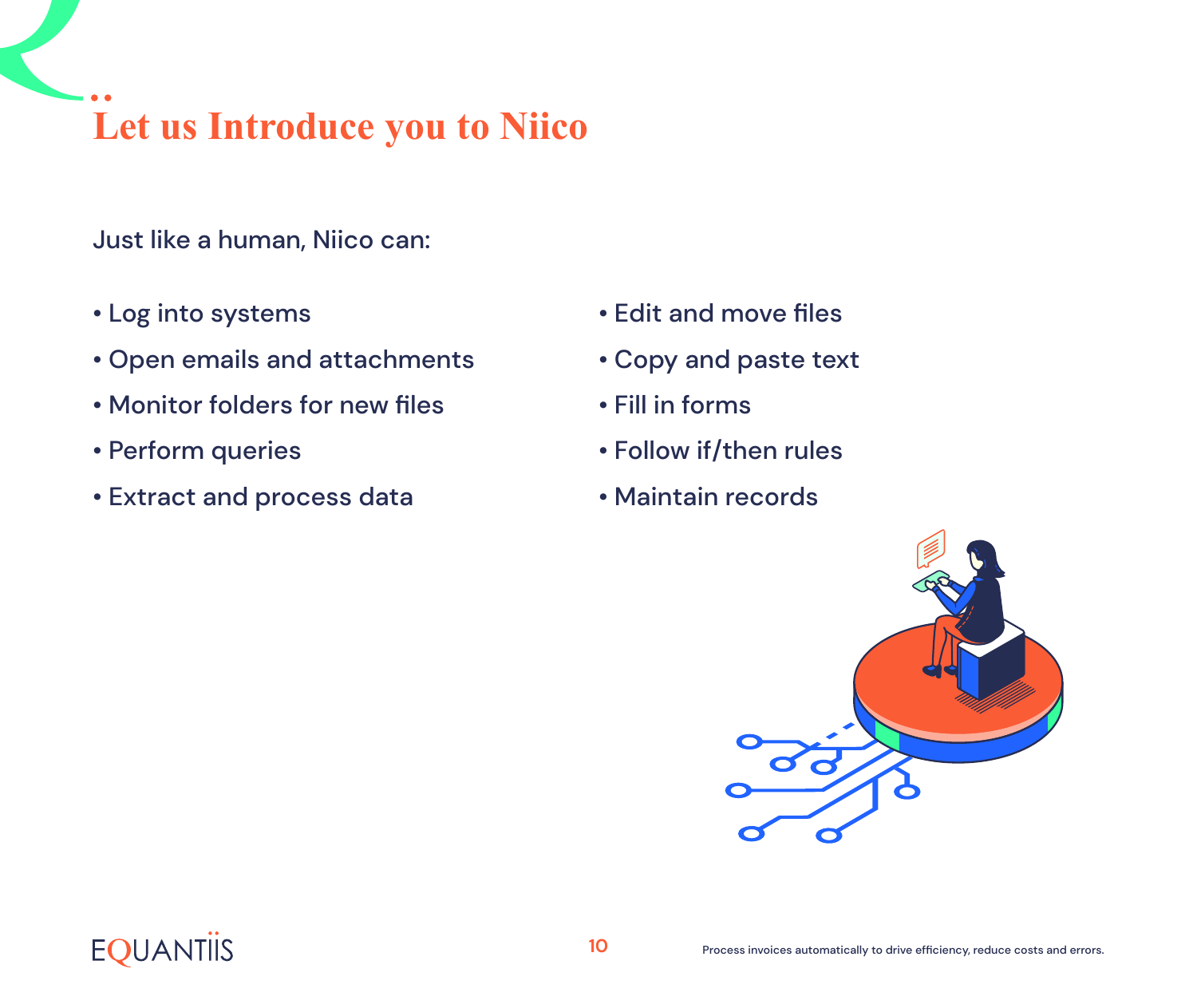# **Want to know more?**

Discover how to automate your invoices through a solution demo with an expert today.